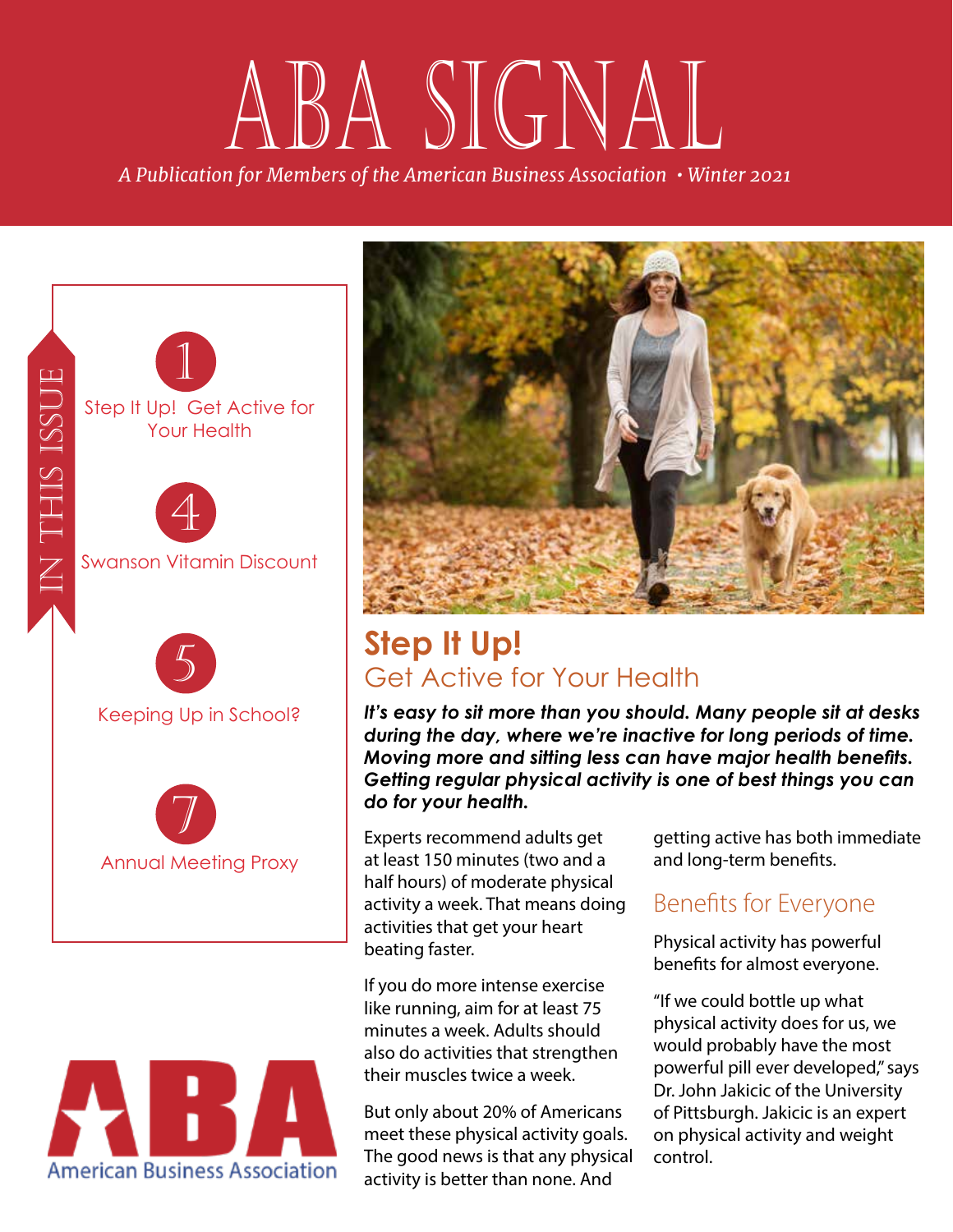Physical activity can help you feel and function better. It can improve your sleep, energy level, and focus. It can help you stay at a healthy weight.

It also helps prevent many diseases, including heart and blood vessel disease, cancer, type 2 diabetes, and depression. Regular physical activity also helps those already diagnosed with these conditions. It can work immediately to reduce anxiety and lower blood pressure.

"It's been shown over many decades that physical activity is one of the most important actions that people of all ages can take to improve their health," explains Dr. Kong Chen, an NIH expert who studies how the body uses energy.

For older adults, physical activity can lower the risk of falls. It also helps reduce injuries if you do fall. It reduces the risk of dementia and improves cognition, or your ability to learn, remember, and think. And staying fit enough to perform everyday tasks can help you live independently for longer.

Children benefit, too. Physical activity helps the body to grow and develop. Studies show that being active improves bone health for young children. It also improves brain function for older children. Experts recommend that kids ages six to 17 do one hour or more of physical activity daily.

Research shows that even pregnant women should be active. It lowers your risk of gaining too much weight during pregnancy. That can reduce your chances of developing diabetes from pregnancy. It also helps lessen symptoms of depression after giving birth.

In short, being physically active is recommended for nearly everyone.

#### How to Move More

Physical activity doesn't mean you have to go to the gym. Getting more active can include simple things like carrying your groceries or taking the stairs instead of the elevator.

"People mistakenly think that you have to do it a certain way," says Jakicic. "That you have to get your heart rate into a certain zone, you have to work really, really hard, and you have to go to a special facility and wear special clothes." But little choices to be more active can still have big effects.

Meeting the 150-minute goal may seem overwhelming. But you can start with a few minutes at a time.

"If time is a barrier, you can still gain benefits by breaking your exercise sessions into smaller periods of time," says Jakicic.

For example, you could take three 10-minute walks throughout the day to meet a 30-minute goal.

Recent research suggests you can benefit from even a couple of minutes of activity. Every minute counts when it comes to movement.

## A Step in the Right Direction

Walking is an easy way to get moving. But some places make that easier than others. Studies have found that your neighborhood can affect how active you are. Scientists have asked what makes a neighborhood "walkable."

"We found that things like having destinations close by to where you live certainly encourages more walking," says Dr. Brian Saelens of the University of Washington and Seattle Children's Research Institute. People are more likely to walk to a nearby store, for example.

Saelens' team studies how environment influences physical activity and eating.

"Walkable neighborhoods also have more connected street networks," he says, "so it's easy to get from point A to point B without taking a long route around."

His research also suggests that children are more physically active when they live near parks and playgrounds. Learn how to make your neighborhood healthier and safer.

#### Strategies to Get Moving

Knowing you should be more active and doing it are two different things. Studies have found that the approaches that work vary from person to person.

"One solution that may work for one person may not work for others," notes Chen.

Some find that using wearable devices or phone apps to track progress can be motivating. Other people may benefit from joining a group that does physical activity together.

Making physical activity social can make it more fun and feel less like a chore. Try to find someone you enjoy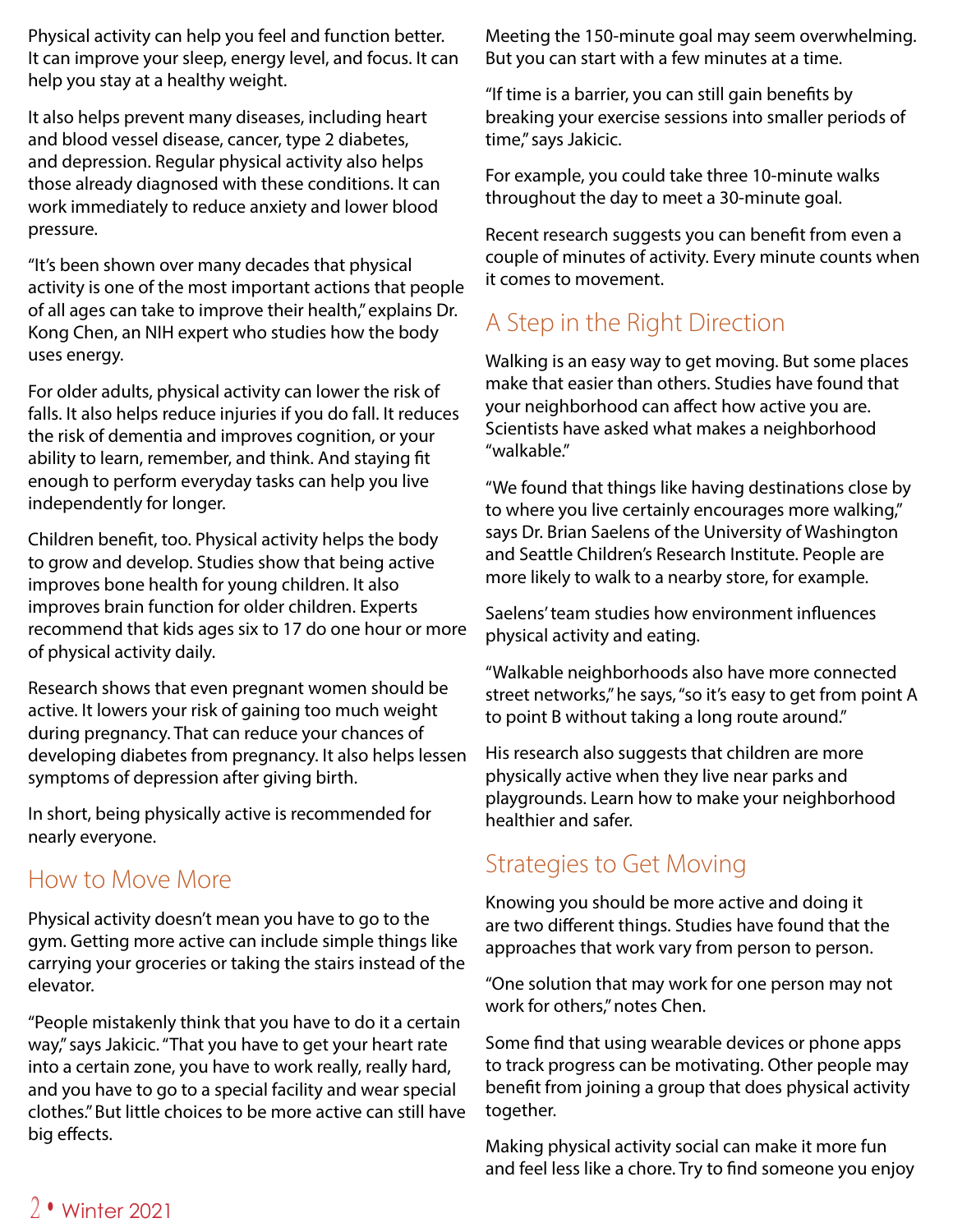being active with. That can be particularly important for kids, who are more likely to be active with others.

Parents also play a key role in keeping their kids active. "Parents need to model being active and provide opportunities for activity," Saelens says. Ask your child to take a walk with you. Even if they don't come, you're modeling the behavior.

If low energy is keeping you from being active, schedule exercise for a time of day when you have the most energy. Tell yourself that physical activity will increase

your energy level. It usually does.

So, find what works for you. It could be riding bikes with a friend, going out dancing, or taking a mid-day stroll.

"Any activity is better than no activity," says Jakicic. "Don't look for the magic bullet. Look for what works in your lifestyle, look for what works for you, and then try to build on that every day."

*Article reprinted from NIH News in Health*



*Get Moving!*

#### **Here are some tips for making your day more active:**

- Set specific goals for your physical activity. This increases the likelihood that you'll meet them.
- Take the stairs instead of the elevator.
- Park your car at the far end of the street or parking lot.
- Make your screen time more active. Set up your space so you can walk on a treadmill while watching TV or stand when using the computer.
- Try an online exercise class to stay active from home.
- Set an alarm to go off every hour as a reminder to move around for a minute or two.
- Have small weights in your office or around your home for doing arm exercises.
- Take a walk on your lunch breaks. Or have "walking meetings" with colleagues at work.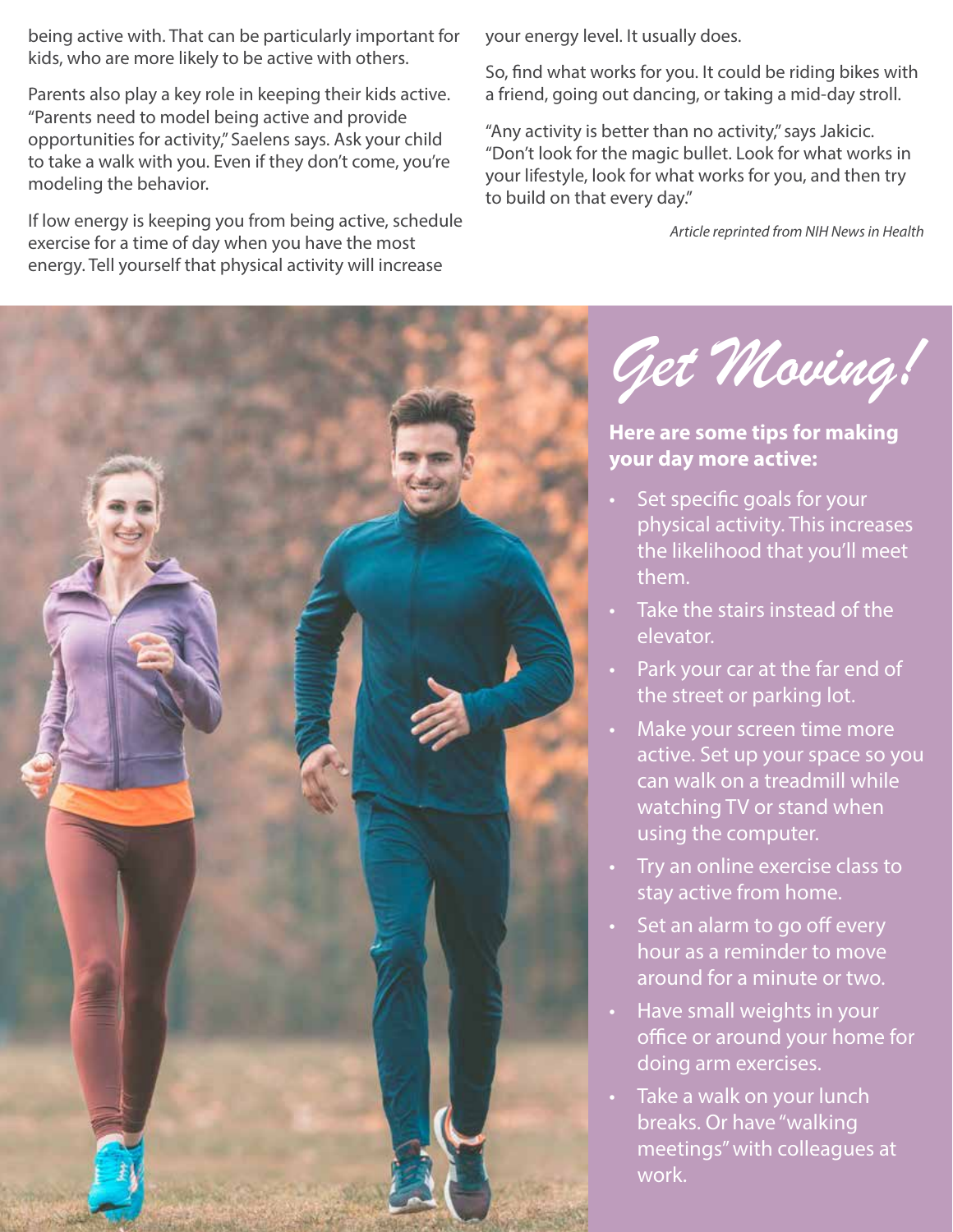

# **Association members save an additional**

**20%**

**off Swanson brand vitamins and mineral supplements online!**

# **Sample Savings**\*\*

#### Vitamin B12

- Average Price \$11.99
- Your Price \$5.19
- **• Your Savings 57%**

#### Vitamin D

- Average Price \$7.49
- Your Price \$2.71
- **• Your Savings 64%**

Omega 3-Fatty Acids

- Average Price \$13.99
- Your Price \$5.43
- **• Your Savings 61%**

#### Turmeric

- Average Price \$9.99
- Your Price \$3.99
- **• Your Savings 60%**

*\*\*These are examples only. Sample pricing with the additional 20% discount.*

# Visit the association website at **www.americanbusinessweb.org** for complete benefit details

*\* Discount available on Swanson brands only.*

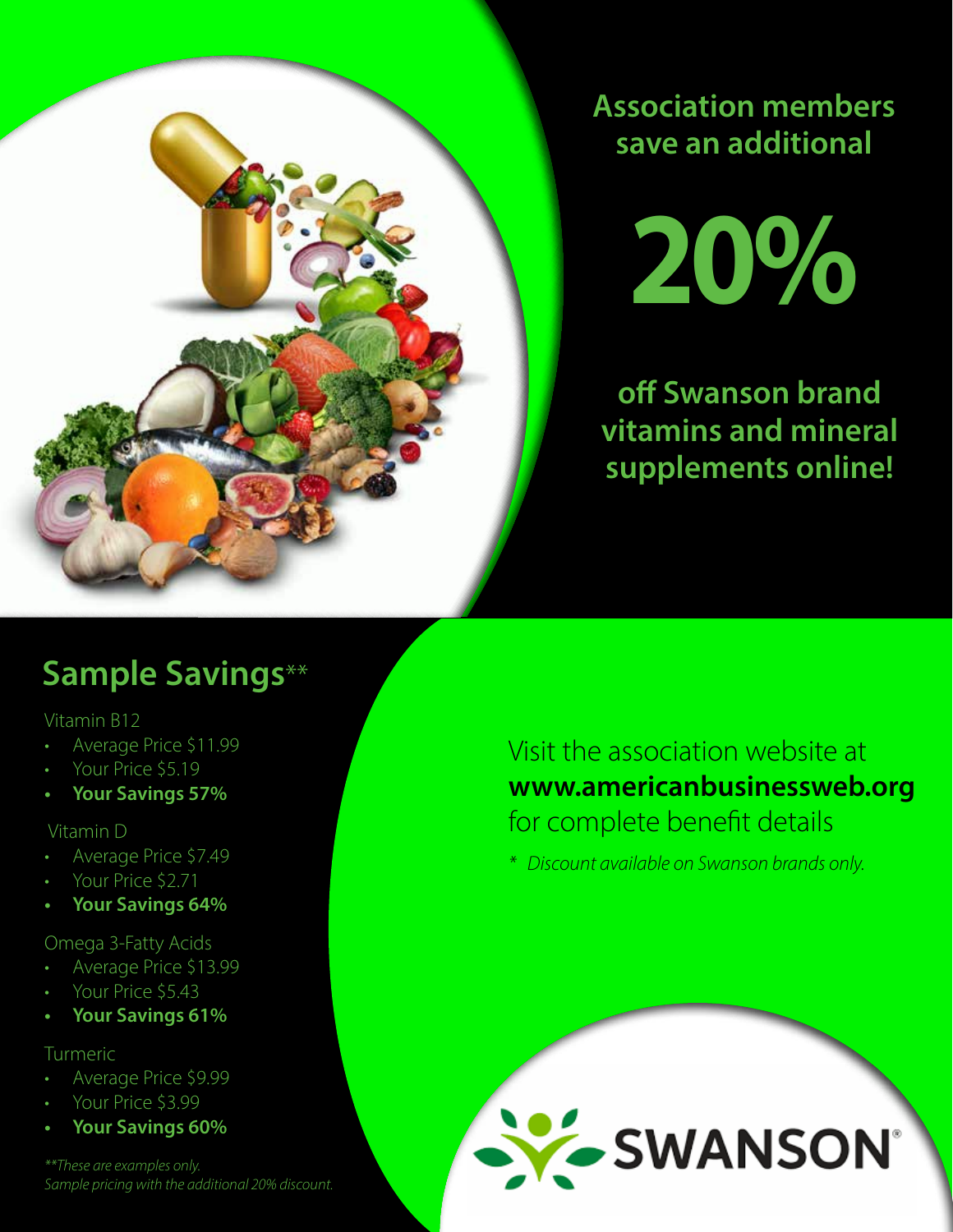# **Keeping Up in School?**



# Identifying Learning Problems

Reading, writing, and math are the building blocks of learning. Mastering these subjects early on can affect many areas of life, including school, work, and even overall health. It's normal to make mistakes and even struggle a little when learning new things. But repeated, long-lasting problems may be a sign of a learning disability.

Learning disabilities aren't related to how smart a child is. They're caused by differences in the brain that are present from birth, or shortly after. These differences affect how the brain handles information and can create difficulties with reading, writing, and math.

"Typically, in the first few years of elementary school, some children, in spite of adequate instruction, have a hard time and can't master the skills of reading and writing as efficiently as their peers," says Dr. Benedetto Vitiello, a child mental health expert at NIH. "So the issue is usually brought up as a learning problem."

In general, the earlier a learning disability is recognized and addressed, the greater the likelihood for success in school and later in life. "Initial screening and then ongoing monitoring of children's performance is important for being able to tell quickly when they start to struggle," explains Dr. Brett Miller, a reading and writing disabilities expert at NIH. "If you're not actively looking for it, you can miss opportunities to intervene early."

Each learning disability has its own signs. A child with a reading disability may be a poor speller or have trouble reading quickly or recognizing common words. A child with a writing disability may write very slowly, have poor handwriting, or have trouble expressing ideas in writing and organizing text. A math disability can make it hard for a child to understand basic math concepts (like multiplication), make change in cash transactions, or do mathrelated word problems.

Learning difficulties can affect more than school performance. If not addressed, they can also affect health. A learning disability can make it hard to understand written health information, follow a doctor's directions, or take the proper amount of medication at the right times. Learning disabilities can also lead to a poor understanding of the benefits of healthy behaviors, such as exercise, and of health risks, such as obesity. This lack of knowledge can result in unhealthy behaviors and increased risk of disease.

Not all struggling learners have a disability. Many factors affect a person's ability to learn. Some students may learn more slowly or need more practice than their classmates. Poor vision or hearing can cause a child to miss what's being taught. Poor nutrition or exposure to toxins early in life can also contribute to learning difficulties.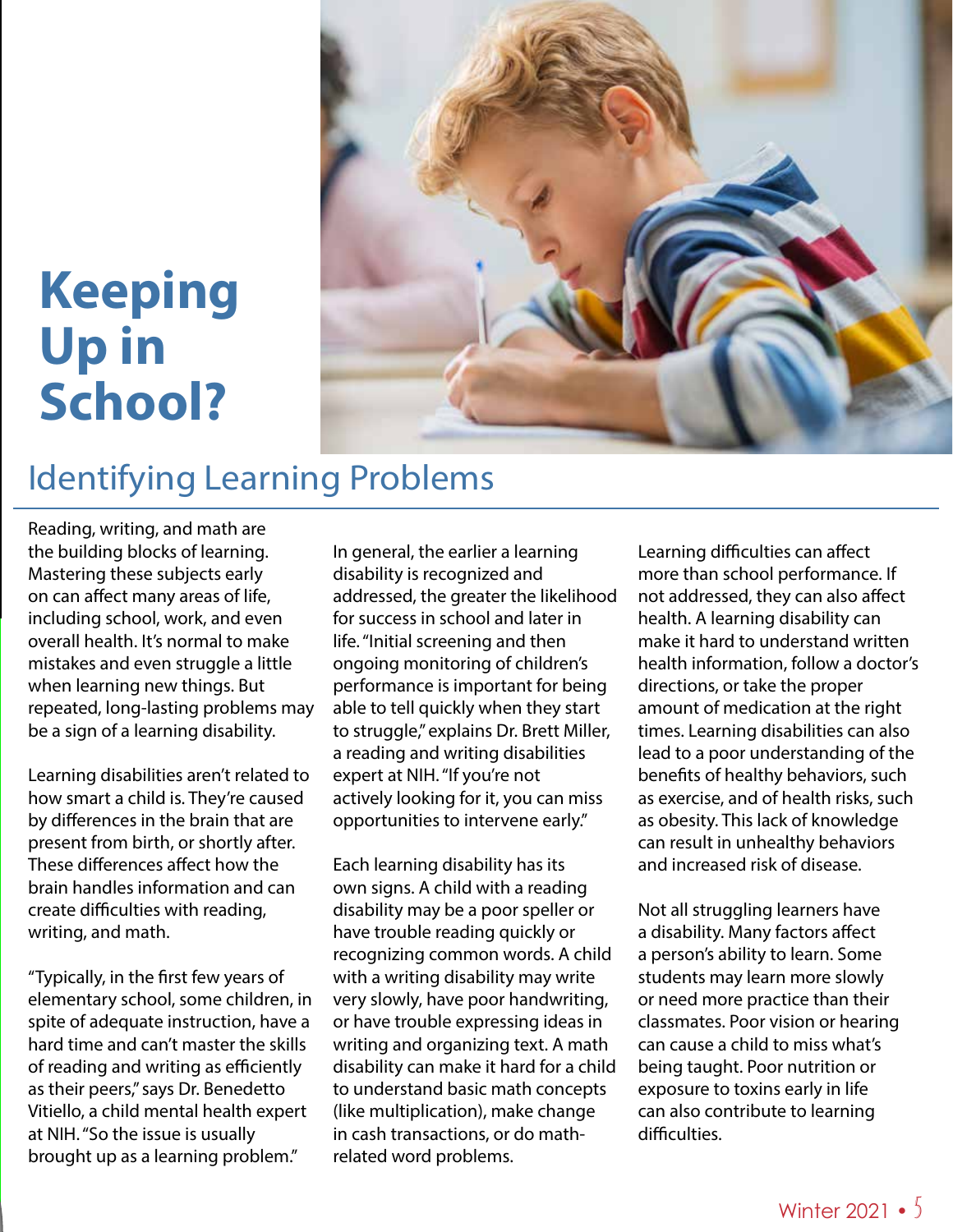If a child is struggling in school, parents or teachers can request an evaluation for a learning disability. The U.S. Individuals with Disabilities Education Improvement Act requires that public schools provide free special education support to children, including children with specific learning disabilities, who need such services. To qualify for these services, a child must be evaluated by the school and meet specific federal and state requirements. An evaluation may include a medical exam, a discussion of family history, and intellectual and school performance testing.

Many people with learning disabilities can develop strategies to cope with their disorder. A teacher or other learning specialist can help kids learn skills that build on their strengths to counter-balance their weaknesses. Educators may provide special teaching methods, make changes to the classroom, or use technologies that can assist a child's learning needs.

A child with a learning disability may also struggle with low self-esteem, lack of confidence, and frustration. In the case of a math learning disability, math anxiety may play a role in worsening math abilities. A counselor can help children use coping skills and build healthy attitudes about their ability to learn.

"If appropriate interventions are provided, many of these challenges can be minimized," explains Dr. Kathy Mann Koepke, a math learning disability expert at NIH. "Parents and teachers should be aware that their own words and behavior around learning and doing math are implicitly learned by the young people around them and may lessen or worsen math anxiety."

"We often talk about these conditions in isolation, but some people have more than one challenge," Miller says. Sometimes children with learning disabilities have another learning disorder or other condition, such as attention deficit hyperactivity disorder (ADHD).

"ADHD can be confused with a learning problem," Vitiello says. ADHD makes it difficult for a child to pay attention, stay focused, organize information, and finish tasks. This can interfere with schoolwork, home life, and friendships. But ADHD is not considered a learning disability. It requires its own treatments, which may include behavior therapy and medications.

"Parents play an important role in treatment, especially for children in elementary school," Vitiello says. Medications and behavioral interventions are often delivered at home. Teachers can usually advise parents on how to help kids at home, such as by scheduling appropriate amounts of time for learning-related activities. Parents can also help by minimizing distractions and encouraging kids to stay on task, such as when doing homework. Effective intervention requires consistency and a partnership between school and home.

Many complex factors can contribute to development of learning disabilities. Learning disorders tend to run in families. Home, family, and daily life also have a strong effect on a child's ability to learn starting from a very early age. Parents can help their children develop skills and build knowledge during the first few years of life that will support later

learning.

"Early exposure to a rich environment is important for brain development," Mann Koepke says. Engage your child in different learning activities from the start. Before they're even speaking, kids are learning. "Even if it's just listening and watching as you talk about what you're doing in your daily tasks," she says.

Point out and talk with children about the names, colors, shapes, sizes, and numbers of objects in their environment. Try to use comparison words like "more than" or "less than." This will help teach your child about the relationships between things, which is important for learning math concepts, says Mann Koepke. Even basic things, like getting enough sleep and eating a healthy diet, can help children's brain development and their ability to learn.

NIH is continuing to invest in research centers that study learning challenges and their treatments, with a special focus on understudied and high-risk groups.

Although there are no "cures," early interventions offer essential learning tools and strategies to help lessen the effects of learning disabilities. With support from caregivers, educators, and health providers, people with learning disabilities can be successful at school, work, and in their personal lives.

*Article reprinted from NIH News in Health*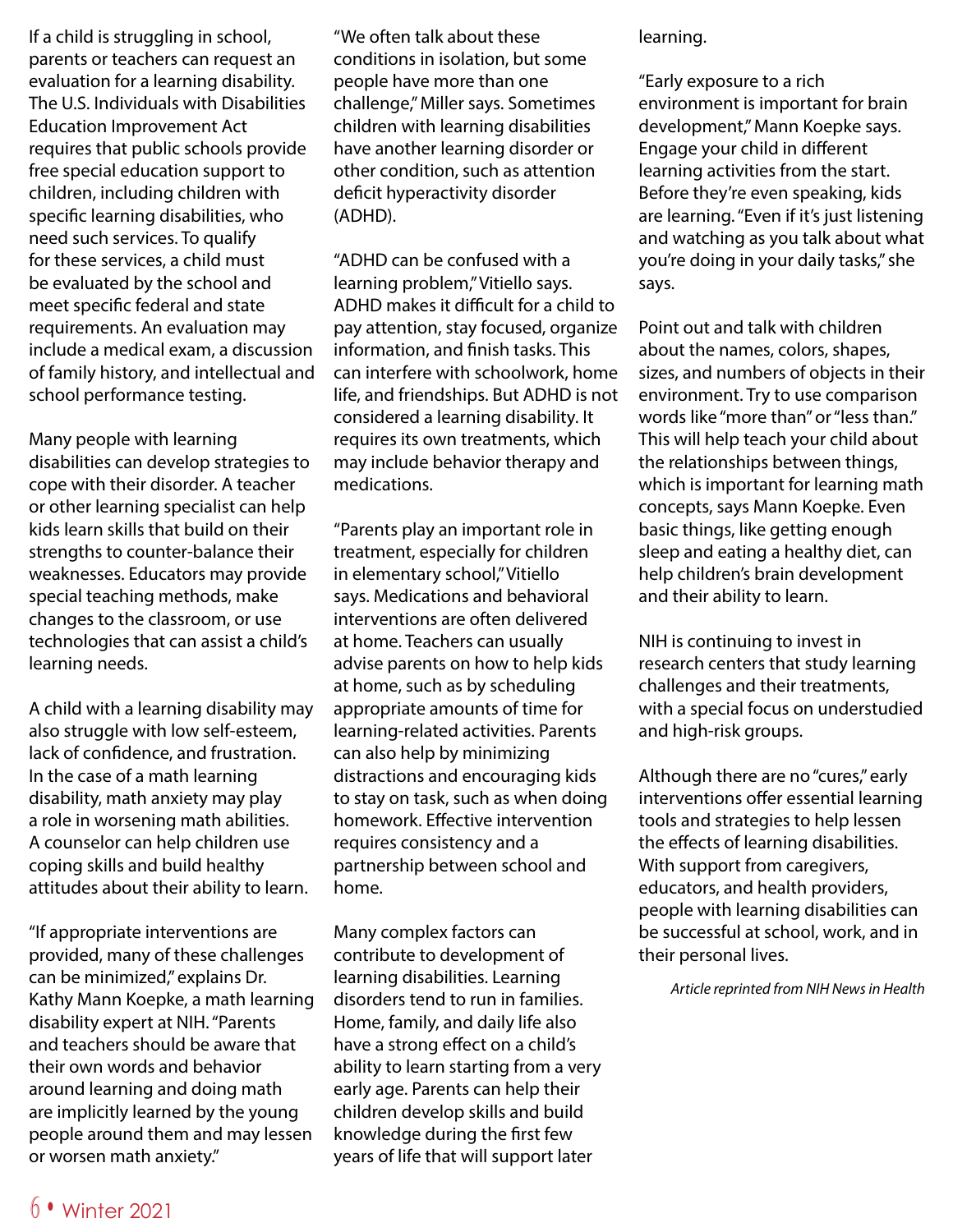# **NOTICE OF ANNUAL MEETING OF MEMBERS**

The Annual Meeting of the Members of the American Business Association will be held at 1630 Des Peres Road, Suite 140, St. Louis, MO 63131, on Thursday, December 2, 2021 at 11:00 a.m. (CST) for election of Directors and for the transaction of such other business as may properly come before the meeting and any adjournment thereof.

The above notice is given pursuant to the By-Laws of the Association.

### **PROXY American Business Association December 2, 2021 Annual Meeting of Members THIS PROXY IS SOLICITED ON BEHALF OF AMERICAN BUSINESS ASSOCIATION**

The undersigned member of the American Business Association does hereby constitute and appoint the President of the American Business Association, the true and lawful attorney(s) of the undersigned with full power of substitution, to appear and act as the proxy or proxies of the undersigned at the Annual Meeting of the Members of the American Business Association and at any and all adjournments thereof, and to vote for and in the name, place and stead of the undersigned, as fully as the undersigned might or could do if personally present, as set forth below:

- 1. FOR [ ], or to [ ] WITHHOLD AUTHORITY to vote for, the following nominees for Board of Directors: Kim Tuttle, Craig Osterholt, and Jeff Crippen.
- 2. In their discretion, the proxies are authorized to vote upon such other business as may properly come before the Meeting.

This proxy, when properly executed, will be voted in the manner directed by the undersigned member. If no direction is made, this proxy will be voted for the election of directors and officers.

Signature

Name (please print)

Please date and sign and return promptly to the American Business Association, 1630 Des Peres Road, Suite 140, St. Louis, Missouri 63131 whether or not you expect to attend this meeting. The Proxy is revocable and will not affect your right to vote in person in the event that you attend the meeting.

St. Louis, Missouri October 28, 2021 Date